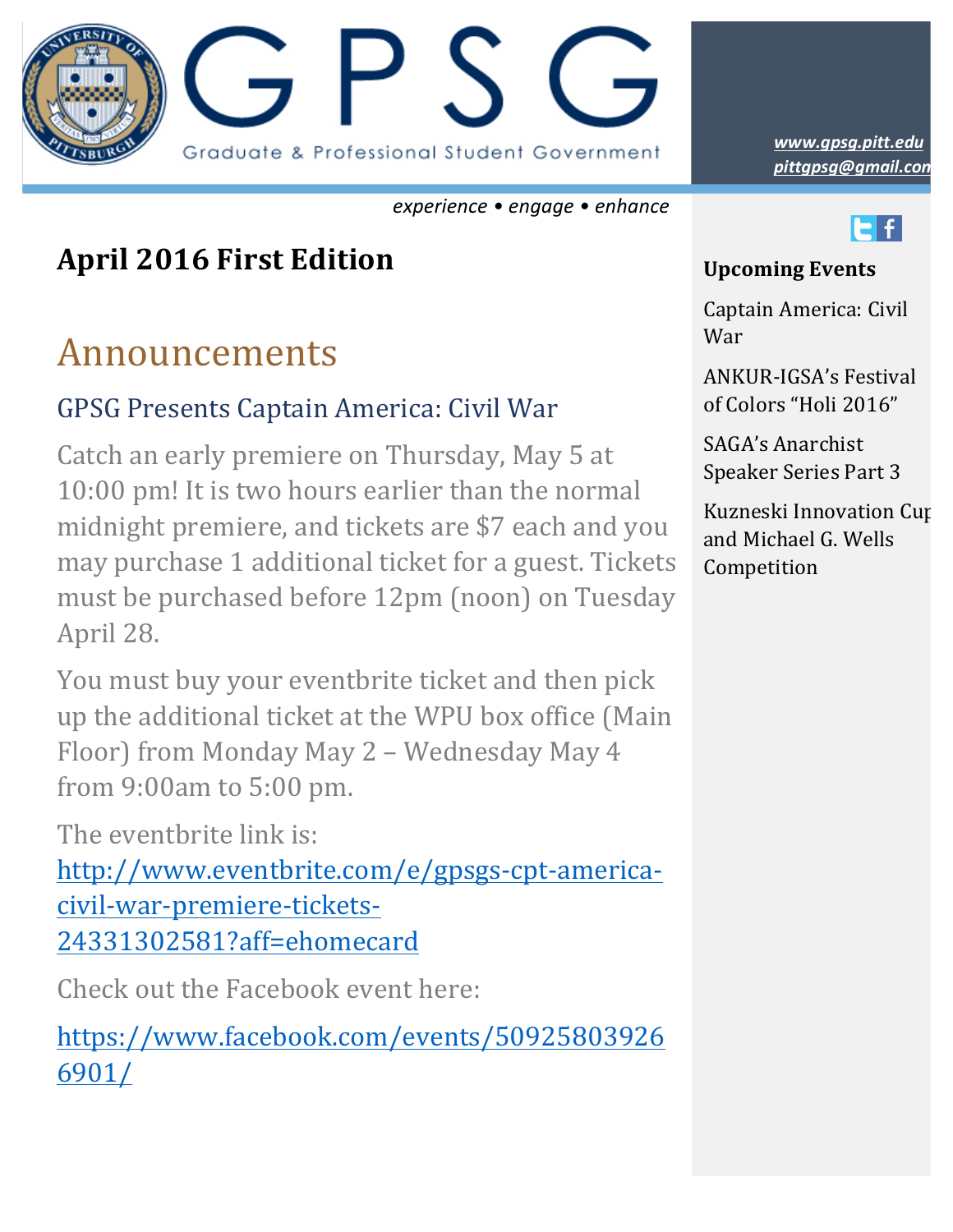#### ANKUR – Indian Graduate Student Association (IGSA) 's Festival of Colors "Holi 2016"

On Saturday April 16 at 1:30pm at Flagstaff Hill in Schenley Park you can participate in color, water balloon fights! There will be a Bollywood DJ, Indian snacks, and an overall awesome experience. This event is done in collaboration with CRY America to benefit children's rights projects. Be sure to wear white to show off the colors!

Check out the Facebook event here: https://www.facebook.com/events/1558022127828780/

#### Student Anarchist Graduate Association (SAGA)'s Anarchist Speaker Series Part 3:

#### The Ferguson Rebellion: Buildings Burned, Lessons Learned

On Saturday April 16 in WPU Room 837 from 3-5 pm, anarchists from St. Louis will give a brief chronology of anti-police actions before, during, and after the rebellious events in Ferguson, MO in the wake of Michael Brown's murder in order to explore lessons learned.

Check out the Facebook event here: https://www.facebook.com/events/915919875183477/

# **Student Opportunities**

Kuzneski Innovation Cup For Non-Healthcare Innovations - \$18,000 in total awards

#### AND

#### Michael G. Wells Student Healthcare Competition -\$35,000 in total awards

The Pitt Ventures Student Challenge program presents these competitions to offer the opportunity to not only network and receive